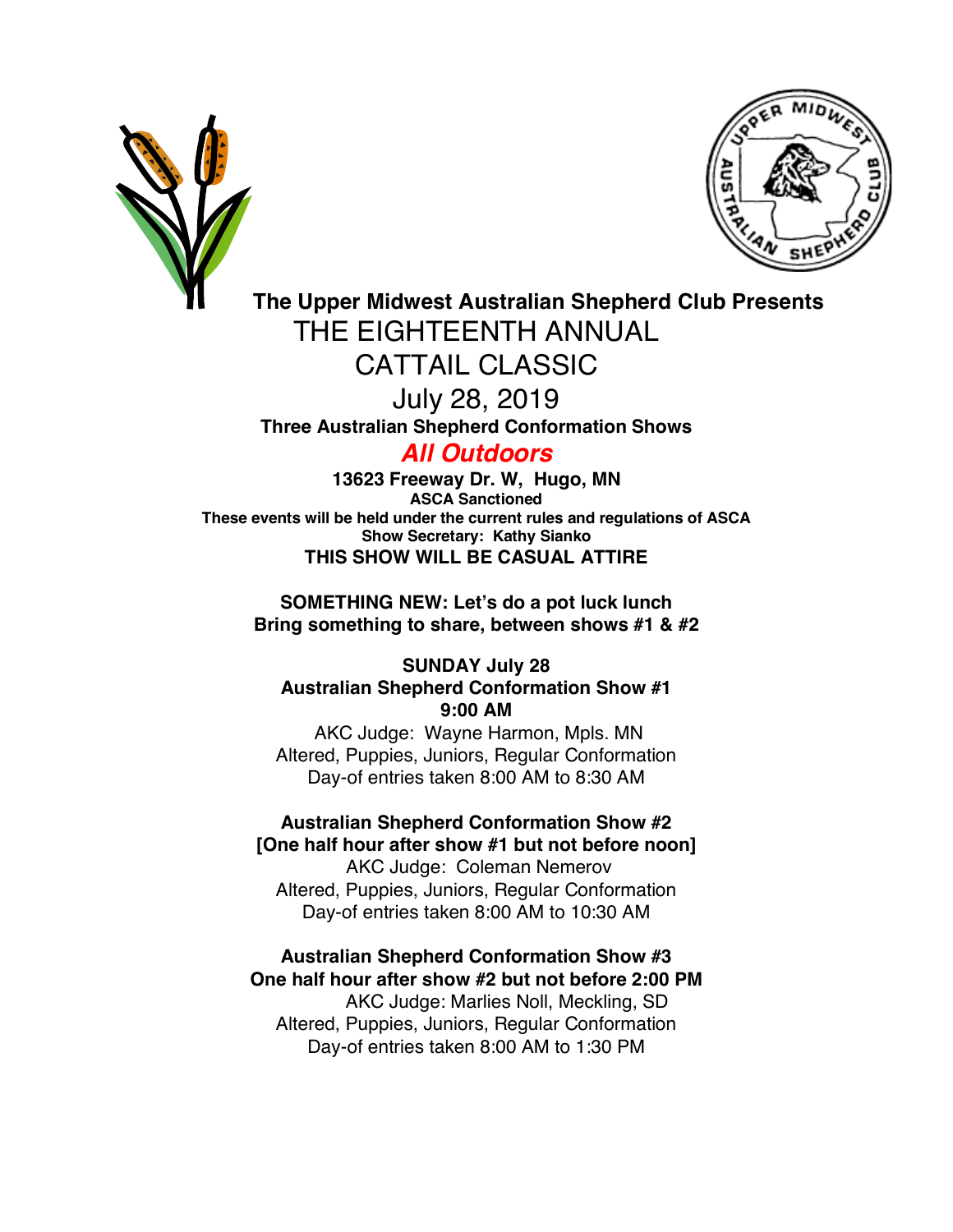| Regular                | Non-Regular          | <b>Junior Handling</b> | Conformation           |                             |
|------------------------|----------------------|------------------------|------------------------|-----------------------------|
| Conformation           | <b>Puppy Classes</b> | <b>Classes</b>         | <b>Class Entry</b>     | <b>Pre-Entry/Gate Entry</b> |
| <b>Classes</b>         |                      |                        | <b>Fees</b>            |                             |
| Divided by Sex         | Divided by Sex       | Pee wee 3-5 yrs        |                        |                             |
| 6-9 month              | 2-4 months           | Sub Junior 6-7 yrs     | Regular & Altered      | \$15.00<br>\$18.00          |
| 9-12 month             | 4-6 months           | Novice Junior 8-12     | Non-Regular            | 8.00<br>10.00               |
| 12-15 month            | <b>Best Puppy</b>    | Nov Senior 13-17       | <b>Junior Handling</b> | 3.00<br>5.00                |
| 15-18 month            |                      | Open Junior 8-12       | Pee Wee Handling       | 1.00<br>1.00                |
| <b>Novice</b>          |                      | Open Senior 13-17      |                        |                             |
| Amer Bred              |                      | Best Junior            |                        |                             |
| Bred by Exhib          |                      | Handler                |                        |                             |
| Open Blue Merle        |                      | Reserve Junior         |                        |                             |
| Open Red Merle         |                      | Handler                |                        |                             |
| Open Black             |                      |                        |                        |                             |
| Open Red Tri           |                      |                        |                        |                             |
| Winners                |                      |                        |                        |                             |
| <b>Reserve Winners</b> |                      |                        |                        |                             |
| <b>Best of Breed</b>   |                      |                        |                        |                             |

#### **ASCA Sanctioned Entry Information**

Conformation Rosettes: BOBP, BOSP, BJH, RJH, WD, WB, RWD, RWB, BOB, BOS, BOW Flat Ribbons for 1st through 4th.

#### **PRE-ENTRIES STRONGLY ENCOURAGED.**

### **Make checks payable to "UMASC" and send pre-entries postmarked by July 24, 2019. (Pre-entries open anytime).**



You may download ASCA entry forms by going to the ASCA website at http:/asca.org. Click on **Forms and Rule Books** and look for **Conformation Entry** forms

These events will be held under the current rules and regulations of ASCA.

The show will be held outdoors, rain or shine.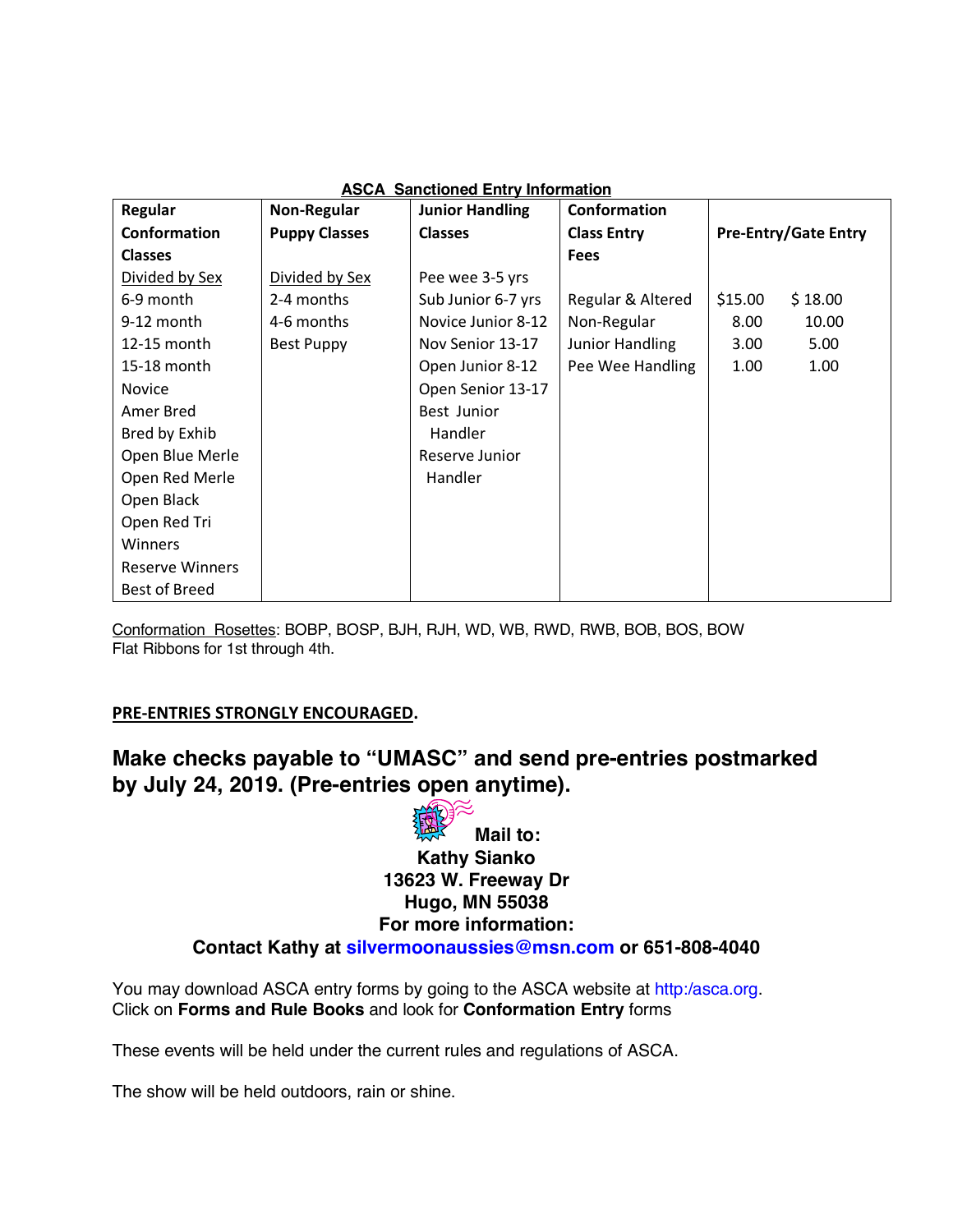No food booth available. (POT LUCK OFFERED) Fast food restaurants 5 miles away in Forest Lake.

#### **PLEASE CLEAN UP AFTER YOUR DOG INSIDE AND OUTSIDE THE RING. The show is outdoors, rain or shine.**

There will be NO electricity for RV amenities.

Show grounds will be available at 8:00 AM on Saturday and Sunday

#### . **A photographer MAY be available for win shots.**

### **SILVERMOON Australian Shepherds**

#### **Directions: show site: 13623 Freeway Dr. W. Hugo, MN 55038**

From the south: Take 35E north to Hugo/Centerville exit (#123B). Take clover-leaf and go right over the bridge. About a 1/4 mile down, you come to a stop light. Take a right onto 20th Ave N. (Anoka Cty 54) Continue north 3.8 miles. (The road becomes W. Freeway Dr). You will come to an overpass. The house is the first house on the right after the overpass.

From 35W: go north to Hwy 97 Exit. Go left off the ramp and cross over the freeway. Take an immediate left on the frontage road, West Freeway Drive, (Anoka Cty #54), go South 2.5 miles. The house is on the left, white house with black trim. Box #13623.

#### **Note: There is no parking on the road. Drive in and find a spot to the immediate left or right of the driveway on the property.**

Local veterinarians for emergency contact: Blaine Emergency clinic 763-754-9434 1615 Coon Rapids Blvd, Coon Rapids MN 55433.

No entry shall be accepted from a dog or handler disqualified from the ASCA Conformation program; a dog or handler disqualified from all ASCA programs; or a person not in good standing with ASCA.

All dogs 6 months of age or over at the show site must have a current rabies vaccine certificate in their owners' possession.

All Australian Shepherds six months of age and older must be able to show proof of ASCA registration to be eligible for showing

Dogs showing threatening behavior will be subject to either disqualification or excusal, per the ASCA Dog Bite Policy. All UMASC investigations and appropriate forms will be forwarded on to the ASCA Business office. Dogs excused or disqualified under said policy, will be excused from the remainder of the events and asked to leave, without refund of entry fees.

Dogs appearing to show clinical symptoms of distemper, infectious hepatitis,